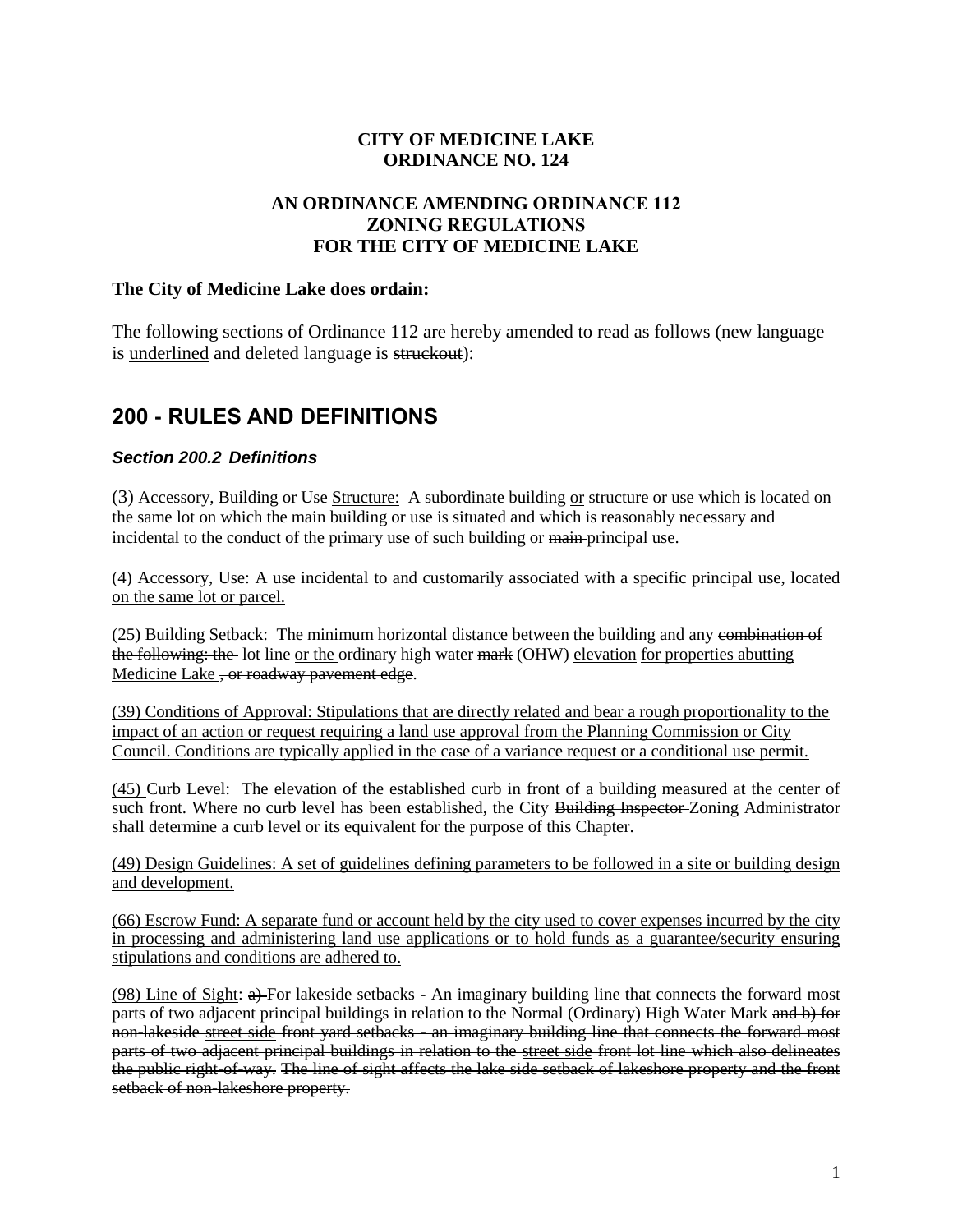(159). Public Works: Any improvement facility or service, together with its associated public site or rightof-way necessary to provide transportation, drainage, public or private utilities, energy, or similar essential services.

(160) Public Works Superintendent: The official responsible for reviewing and administering land use and development applications affecting road permits, street parking, and other public infrastructure and utilities.

(216) Yard, Front (Street side): A yard extending along the full width of a front lot line abutting a public street between side lot lines and from the front lot line to the front building line in depth.

 $(217)$  Yard, Front (Lakeside): Any yard extending along the full width of a lot at abutting the ordinary highwater line (OHW) between side lot lines and from the OHW to the building setback line.

(222) Zoning Administrator: The official designated by the City Council who is responsible for administering and enforcing the zoning code.

## **400 - ADMINISTRATION - CONDITIONAL USE PERMITS**

### *Section 400.6 Performance Security*

- (b) The security shall be in the amount equal to one hundred twenty-five  $(125)$  percent of the City Engineer's or City Building Inpector's estimated costs of labor and materials for the proposed improvements or development and shall be approved by the Zoning Administrator. Said project can be handled in stages upon the discretion of the City Engineer and Building Inspector-Zoning Administrator.
- (c) The City shall hold the security until completion of the proposed improvements or development and a certificate of occupancy indicating compliance with the conditional use permit and regulations of the City has been issued by the City Building Inspector Zoning Administrator.

# **500 - ADMINISTRATION - VARIANCES**

### *Section 500.1 General Provisions and Standards*

- (2) A variance from the terms of this Chapter shall not be granted unless it can be demonstrated that: a. Undue hardship Practical difficulties will result if the variance is denied. Undue hardship Practical difficulties shall exist under the following circumstances:
	- 1. The applicant for the variance establishes that there are practical difficulties in complying with this chapter. "Practical difficulties," as used in connection with the granting of a variance, means that all of the following must be found to apply:
		- i. Reasonableness: The property owner proposes to use the land in a reasonable manner for a use permitted in the zone where the land is located, but the proposal is not permitted by other official controls;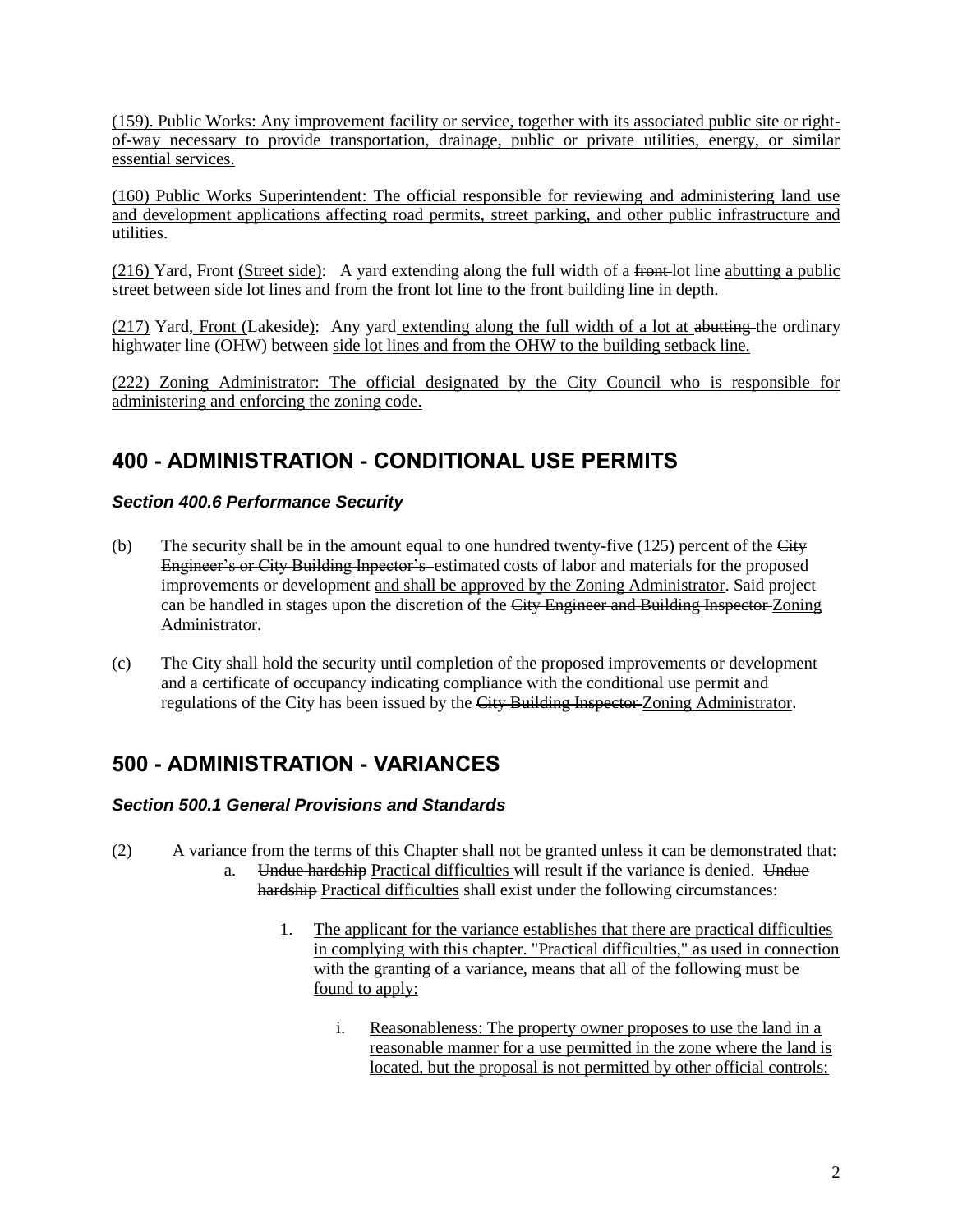- ii. Uniqueness: The plight of the landowner is due to circumstances unique to the property and that are not created by the landowner; and
- iii. Essential Character: The variance, if granted, will not alter the essential character of the neighborhood.
- 2. Economic considerations alone do not constitute practical difficulties. There are special conditions and circumstances which are peculiar to the land, structure or building involved.

Undue hardship caused by the special conditions and circumstances may not be solely economic in nature.

The property in question cannot be put to reasonable use if used under the conditions allowed by this ordinance. Reasonable use does not mean that the applicant must show the land cannot be put to any reasonable use without the variance. Rather, the applicant may show that it would like to use the property in a reasonable manner that is prohibited by the ordinance. "Practical difficulties" may justify a variance, including functional and aesthetic concerns.

- b. Literal interpretation of the provisions of this Chapter would deprive the applicant of rights commonly enjoyed by other properties in the same district under the terms of this Chapter, or deny the applicant the ability to put the property in question to a reasonable use.
- c. The special conditions and circumstances causing the undue hardship do not result from the actions of the applicant.
- d. Granting the variance requested will not confer on the applicant any special privilege that is denied by this Chapter to other lands, structures or buildings in the same district.
- b. The request is not a use variance.

c. Variance requested is the minimum variance necessary to accomplish the intended purpose of the applicant.

#### g. Variance requested will not alter the essential character of the locality.

(4) Should the Council find that the conditions outlined heretofore apply to the proposed lot or parcel, the Council may grant a variance from the strict application of this Chapter so as to relieve such difficulties or hardships to the degree considered reasonable, provided such relief may be granted without impairing the intent of this Chapter. The Planning Commission shall have the power to advise and recommend such conditions related to the variance regarding the location, character and other features of the proposed building, structure, or use as it may deem advisable in the interest of the intent and purpose of this Chapter.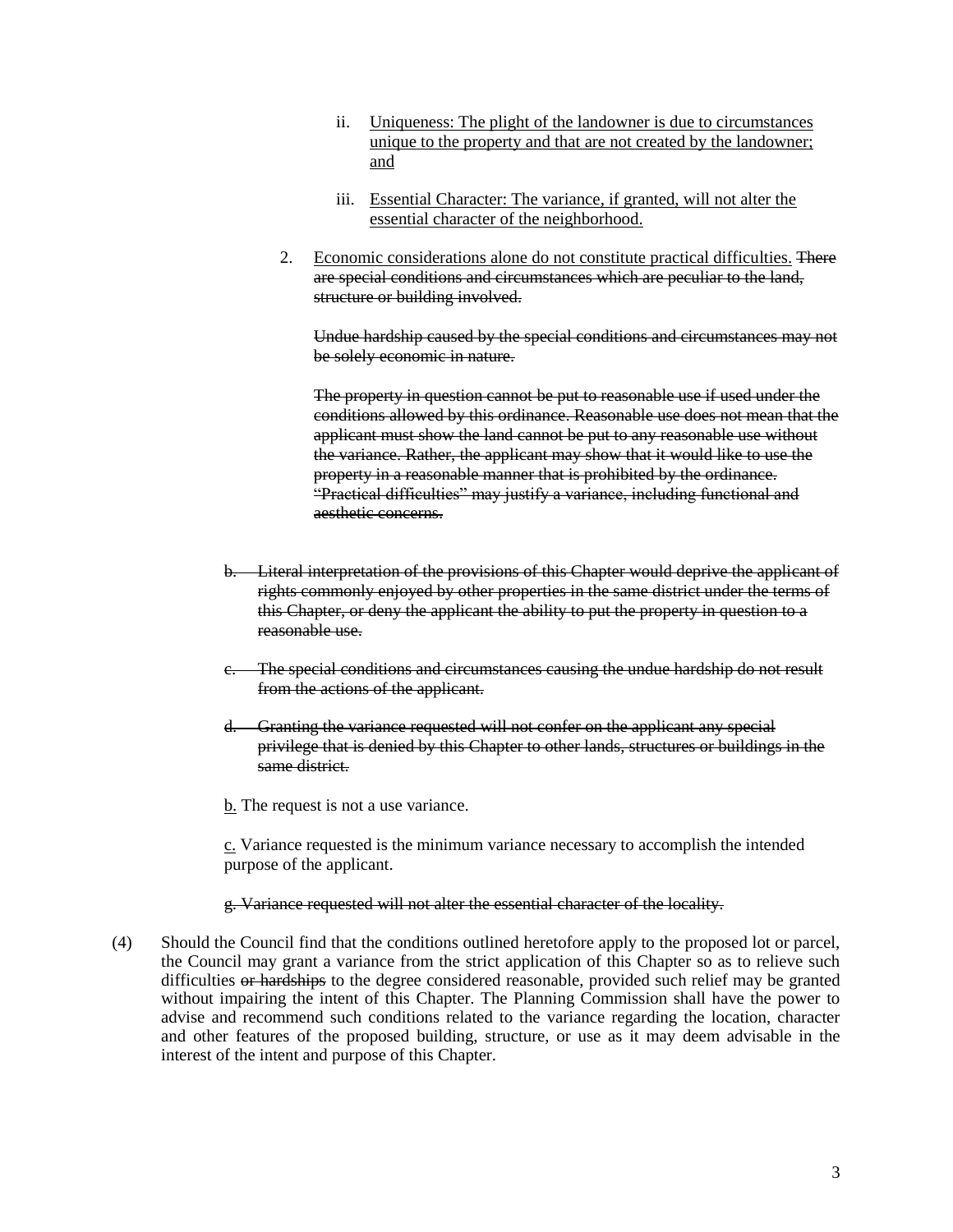#### *Section 500.2 Procedures*

Request for variances, as provided within this chapter, shall be filed with the Planning Commission on an official application form. Such application shall be accompanied by a fee as provided for by City Council Resolution. Such application shall also be accompanied by ten (10) copies of an electronic file submittal with detailed written and graphic material fully explaining the proposed change, development, or use and a list of property owners located abutting or immediately neighboring of the subject property obtained from and certified by Hennepin County or the City. The request for variance shall be placed on the agenda of the first possible Planning Commission meeting occurring fourteen (14) days after the date of submission of the application. The request shall be considered officially submitted when all the informational requirements are complied with.

(d) The Zoning Administrator, Planning Commission, and City Council shall have the authority to request additional information from the applicant concerning physical or operational factors or to retain expert testimony with the consent and at the expense of the applicant concerning operational factors, said information to be declared necessary to establish performance conditions in relation to all pertinent sections of this Chapter. Failure of an applicant to supply all necessary supportive information may be grounds for denial of the request.

#### *Section 500.4 Performance Security*

- (a) Upon approval of a variance, the City shall be provided, where deemed necessary by the Council, with an irrevocable letter of credit, surety bond, cash in an escrow fund, certificate of deposit payable to the City, or cash deposit prior to the issuing of building permits or initiation of work on the proposed improvements or development. Said security shall guarantee conformance and compliance with the conditions of the variance and City Chapter provisions.
- (b) The security shall be in the amount equal to one hundred twenty-five  $(125)$  percent of the City Engineer's or Building Inspector's estimated costs of labor and materials for the proposed improvements or development and shall be approved by the Zoning Administrator.
- (c) The City shall hold the security until completion of the proposed improvements or development and a certificate of occupancy indicating compliance with the variance and City regulations has been issued by the Building Inspector Zoning Administrator.

#### *Section 500.5 Certificate of Survey Required*

A certified survey of the subject site in question shall be required to show present topography, boundary lines, and other significant features including structures, easements, significant landscape features (such as trees with a diameter of more than twelve (12) inches, wetlands, regulatory flood plain elevation, ordinary high water line). Survey to shall include features from the adjacent properties within twenty (20) feet of the subject property or sufficient to determine line of site setbacks.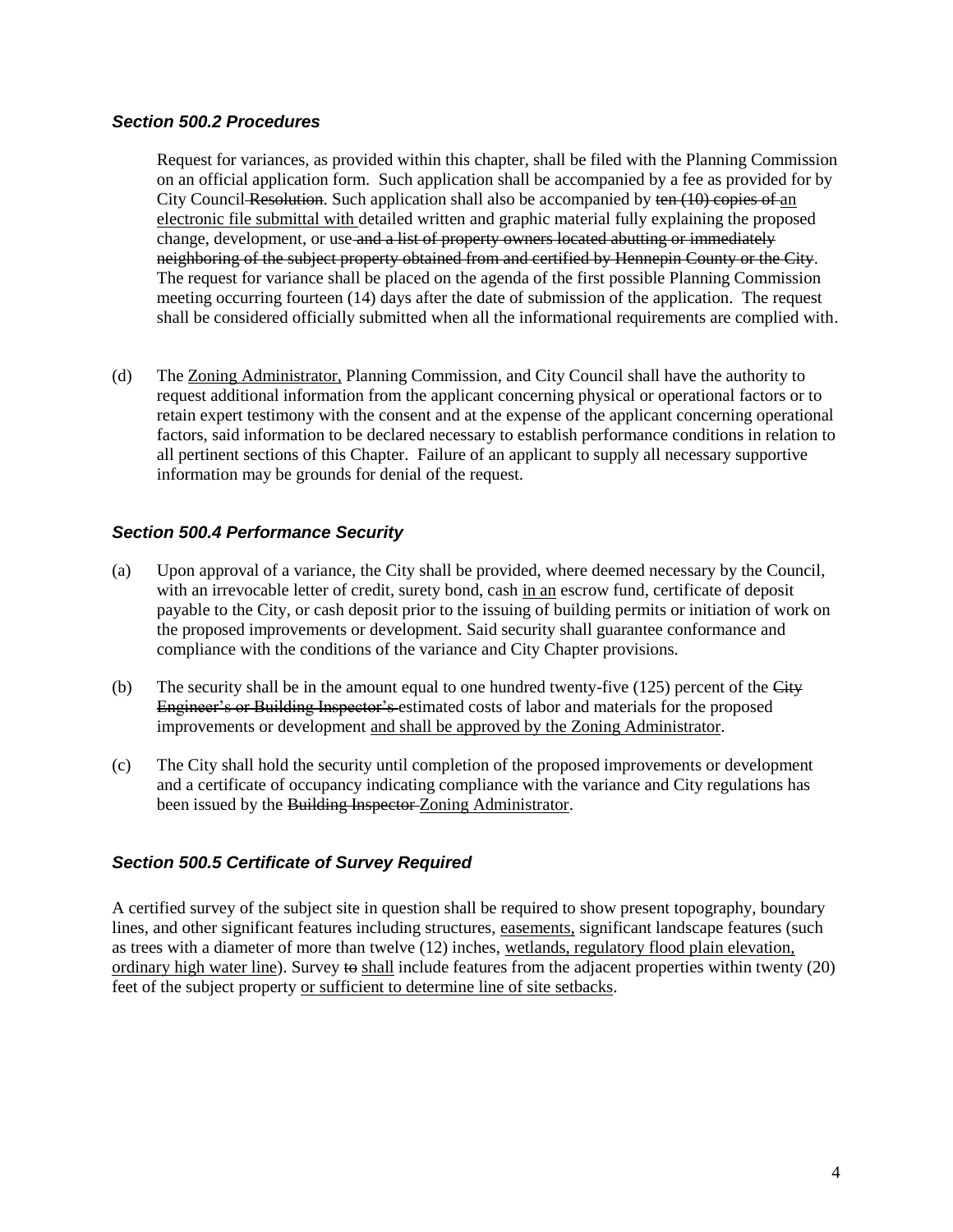## **800 - ENFORCEMENT AND PENALTIES**

### *Section 800.1 Enforcement*

This Chapter shall be administered and enforced by the Building Inspector-Zoning Administrator who is appointed by the City Council. The Planning Commission Zoning Administrator may institute in the name of the City of Medicine Lake any appropriate actions or proceedings against a violator as provided by statute, charter, ordinance or regulation.

## **1000 - GENERAL BUILDING AND PERFORMANCE REQUIREMENTS**

#### *Section 1000.3 Platted and Unplatted Property*

(a) Any person desiring to improve property shall submit to the Zoning Administrator Building Inspector a Certificate of Survey of said premises and information on the location and dimensions of existing and proposed buildings, location of easements crossing the property, encroachments, and any other information which may be necessary to ensure conformance to City regulations.

#### *Section 1000.4 Accessory Buildings, Uses and Equipment*

- (e) Single Family Detached Uses
	- (1) b. Side Yard: 3 7 feet
		- c. Rear Yard: 3 7 feet

#### *Section 1000.6 Fences*

(b) Locations. All boundary line fences shall be located entirely upon the private property of the person constructing such fence. The Building Inspector Zoning Administrator may require the owner of the property upon which a fence now exists, or may require any applicant for a fence permit to establish the boundary lines of a person's property by a survey thereof to be made by a registered land surveyor. In the event of disputed boundary line, the fence shall be at least three feet from the midpoint of the disputed lines.

#### *Section 1000.16 Outside Storage, Residential, and Commercial and Industrial Uses*

(b) (6) A site plan documenting the location and grading of the storage operation shall be submitted and shall be subject to the approval of the City Building Inspector-Zoning Administrator.

## **1100 - GENERAL YARD, LOT AREA AND BUILDING REQUIREMENTS**

#### *Section 1100.4 Building Type and Construction*

(c) (8) Architecturally treated cement board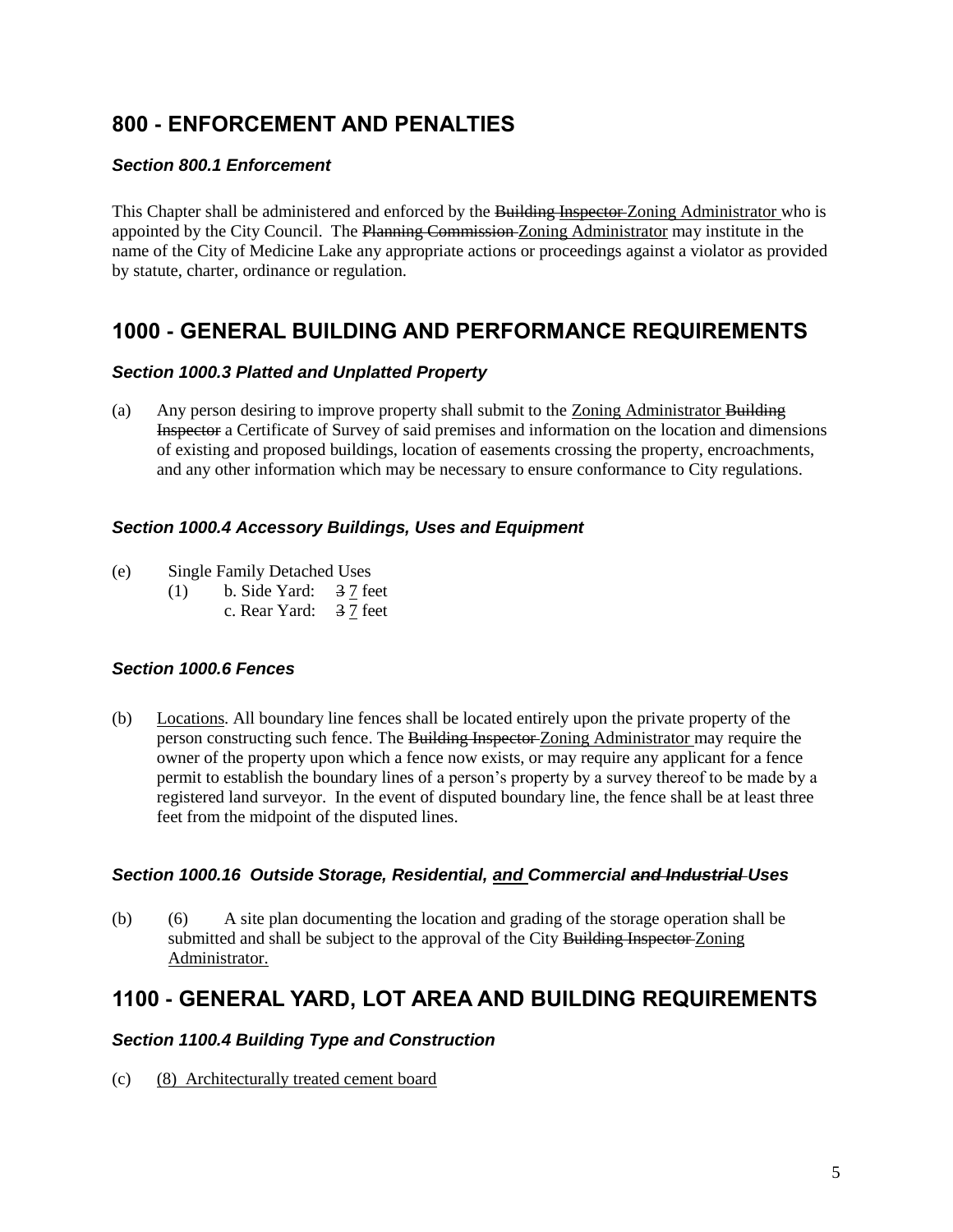### *Section 1100.5 Yards*

(a) The following shall not be considered as encroachments on yard setback requirements:

(1) Awnings, balconies, chimneys, flues, leaders, sills pilasters, lintels, ornamental features, cornices, buttresses, eaves, gutters, and the like provided they do not project more than two (2) feet into the yard and are no closer than 5 feet to the property line.

### *Section 1100.10 Single Family Dwellings*

All single family detached homes shall:

(c) Have a composition, slate, copper, shingled or tiled roof. In addition, metal tile and standing seam metal roof coverings may be allowed by approval of the Zoning Administrator, provided they meet the standards adopted by the Minnesota State Residential Code.

## **1200 – OFF-STREET PARKING REQUIREMENTS**

### *Section 1200.4 General Provisions*

Subpart (g) Stall, Aisle, and Driveway Design subpart (5) Surfacing of all areas intended to be utilized for parking space and driveways shall be surfaced with bituminous, crushed rock or asphalt, concrete, or pavers of a similar hard surface, to control dust and drainage. Driveways and stalls of five or more vehicles shall be surfaced with asphalt, crushed rock or concrete, or pavers of a similar hard surface. Runoff from gravel driveways in the forms of silt or sand must be kept from flowing down city streets or into waterways. Plans for surfacing and drainage of driveways and stalls for five (5) or more vehicle shall be submitted to the Planning Commission for its review and the final drainage plan shall be subject to its written approval.

#### *Section 1200.6 Location*

(c) There shall be no exterior storage, long term (30 or more days) off-street parking of vehicles, or parking of recreational vehicles or travel trailers within fifteen ten (15 10) feet of any street surface street side property line (also the road right-of-way line).

## **1500 - SITE/BUILDING PLAN REVIEW**

#### *Section 1500.2 Plan Required*

In addition to other plan requirements outlined in this Chapter, site and construction plans will be required and shall be submitted to and approved by the Building Inspector and Zoning Administrator prior to the issuance of any building permit.

#### *Section 1500.3 Council Action*

Except in the case of minor projects, additions or alterations as determined by the Building Inspector Zoning Administrator, all building and site plans for multiple family or commercial construction shall be subject to review by the Planning Commission and approval by the Council.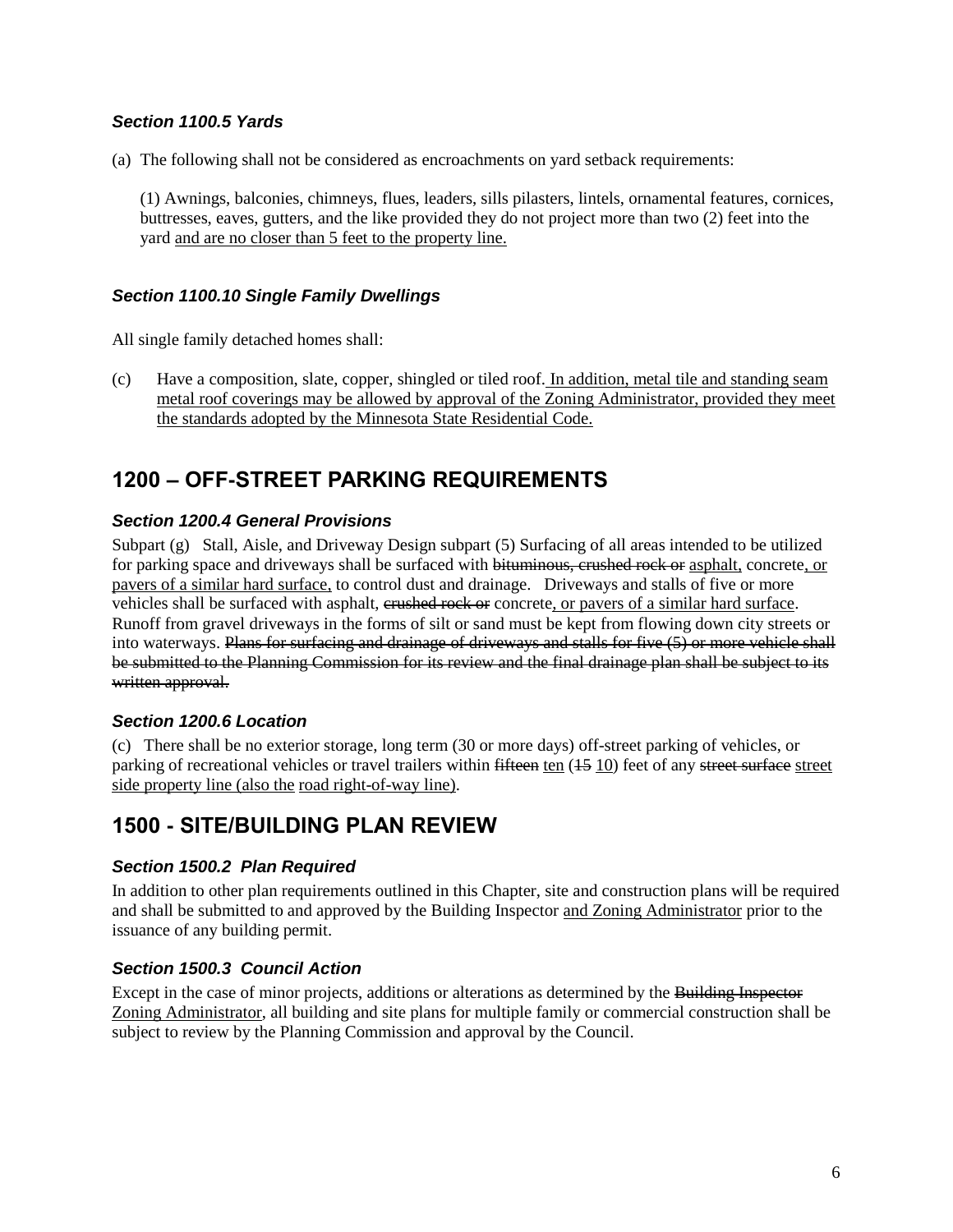#### *Section 1500.5 Enforcement*

The Building Inspector Zoning Administrator shall have the authority to order the stopping of any and all site improvement activities, when and where a violation of the provisions of this section has been officially documented by the Building Inspector Zoning Administrator.

## **1800 - LAND FILLING OPERATIONS**

#### *Section 1800.3 Technical Reports*

(a) The Public Works Superintendent Building Inspector shall process all land fill permit applications. Such applications, when determined to be necessary by the Public Works Superintendent Building Inspector and all those for more than fifty (50) cubic yards shall be forwarded to the Planning Commission. Where watersheds, flood plains and/or wetlands are in question, the Minnesota Department of Natural Resources and Bassett's Creek Watershed Management Organization shall also be contacted. These technical advisors shall be instructed by the Planning Commission to prepare reports for the Council.

#### *Section 1800.4 Issuance of Permit*

- (a) Unless sent to the Planning Commission for review and comment, the Public Works Superintendent Building Inspector shall determine as to whether, and when, and under what conditions a land fill permit for less than fifty (50) cubic yards shall be issued.
- (b) Upon receiving information and reports from the Planning Commission, the Council shall make its determination as to whether, and when, and under what conditions such permit for a land fill greater than fifty (50) cubic yards is to be issued to the applicant by the Public Works Superintendent Building Inspector.

#### *Section 1800.5 Conditions of Operation.*

(c) Unless expressly extended by permit, the hours of operation shall be limited to 7:00 AM to 6:00 PM, Monday through Friday.

#### *Section 1800.6 Security*

The Council may require either the applicant or the owner or user of the property on which the land fill is occurring to post as security in such form and sum as the Public Works Superintendent Building Inspector and/or City Engineer Shall determine, with sufficient surety provided to the Planning Commission, conditioned to pay to the City the extraordinary cost and expense of repairing, from time to time, any highways, streets or other public ways where such repair work is made necessary by the special burden resulting from hauling and travel in transporting fill material, the amount of such cost and expense to be determined by the Public Works Superintendent City Building Inspector; and conditioned further to comply with all requirements of this Chapter, and the particular permit, and to pay any expense the City may incur by reason of doing anything required to be done by any applicant to whom a permit is issued.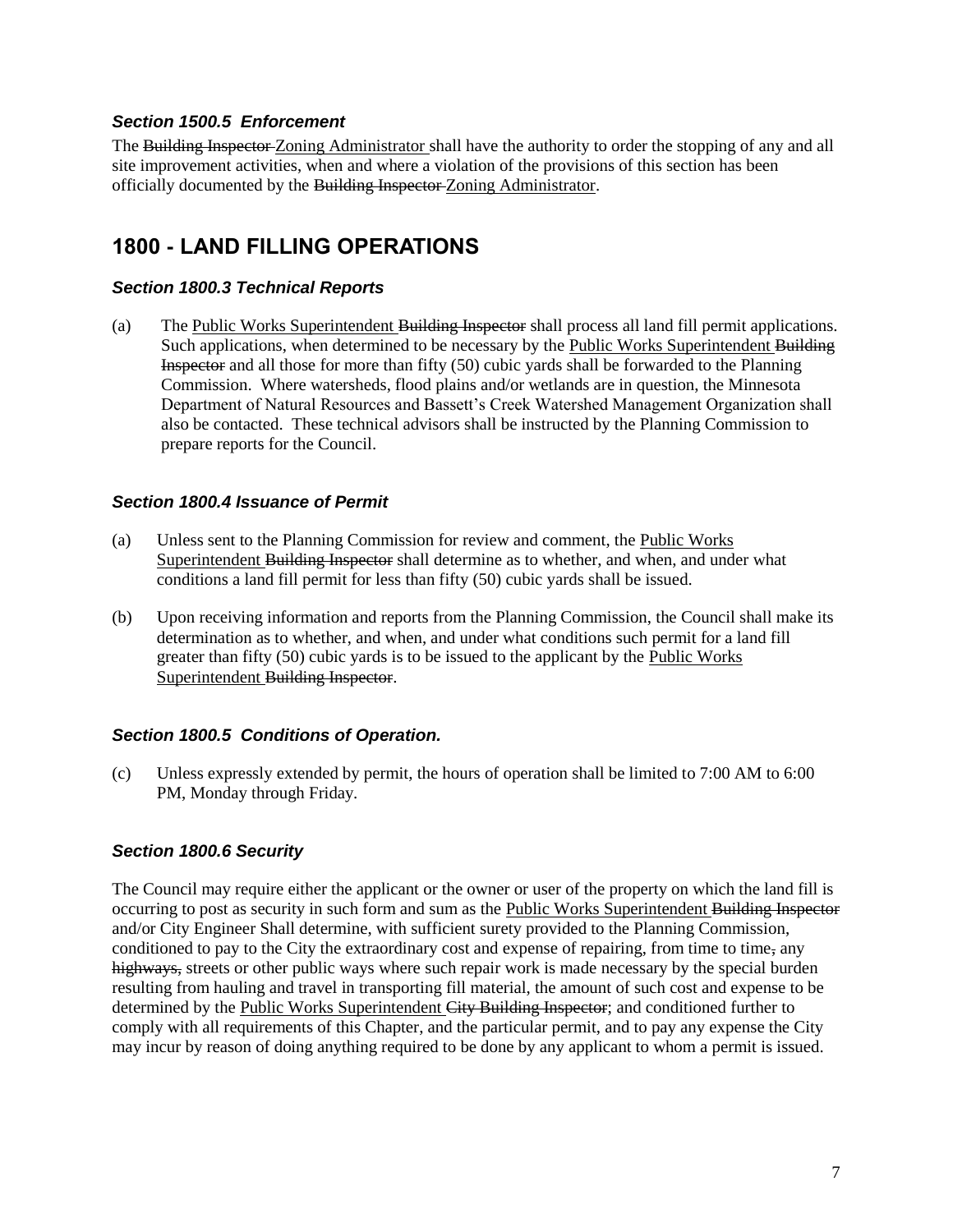### *Section 1800.8 Completion of Operation*

- (a) All land fill operations shall be completed within ninety (90) days of the issuance of the permit. Upon completion the permit holder shall notify the Public Works Superintendent Building Inspector in writing of the date of completion. If additional time beyond the ninety (90) days is needed for completion, the permit holder may apply to the Planning Commission and upon a satisfactory showing of need, the Council may grant an extension of time. If such extension is granted, it shall be for a definite period and the Public Works Superintendent Building Inspector shall issue an extension permit. Extensions shall not be granted in cases where the permit holder fails to show that good faith efforts were made to complete the land fill operation within ninety (90) days and that failure to complete the operation was due to circumstances beyond the permit holder's control such as shortage of fill material, teamster's strike, unusually inclement weather, illness or other such valid and reasonable excuse for non-completion. In the event a request for an extension is denied, the permit holder shall be allowed a reasonable time to comply with the other provisions of this Chapter relating to grading, leveling and seeding or sodding. What constitutes such "reasonable time" shall be determined by the Public Works Superintendent Building Inspector after inspection of the premises.
- (b) At the completion of a land fill operation, the premises shall be graded, leveled, and seeded or sodden with grass. The grade shall be such elevation with reference to any abutting street or public way as the Public Works Superintendent Building Inspector shall prescribe in the permit. The site shall also conform to such prerequisites as the Public Works Superintendent Building Inspector may determine with reference to storm water drainage runoff and storm water passage or flowage so that the land fill cannot become a source of, or an aggravation to, storm water drainage conditions in the area.
- (c) The Public Works Superintendent Building Inspector shall inspect the project following completion to determine if the applicant has complied with the conditions required thereto. Failure of such compliance shall result in the withholding of any building permits for the site and notice of such withholding shall be filed in the office of the City Clerk for the purpose of putting subsequent purchasers on notice.

## **1900 - LAND EXCAVATION/GRADING**

### *Section 1900.4 Technical Reports*

(a) The Public Works Superintendent Building Inspector shall immediately upon receipt of such applications forward a copy thereof to the City Council. Where watersheds and/or wetlands are in question, the Minnesota Department of Natural Resources and Bassett's Creek Watershed Management Organization shall also be contacted. These technical advisors shall be instructed by the Public Works Superintendent Building Inspector to prepare reports for the Council.

### *Section 1900.5 Issuance of Permit*

Upon receiving information and reports from the Public Works Superintendent Building Inspector, the Council shall make its determination as to whether, and when, and under what conditions such permit for an excavation or grading is to be issued to the applicant by the Public Works Superintendent Building Inspector.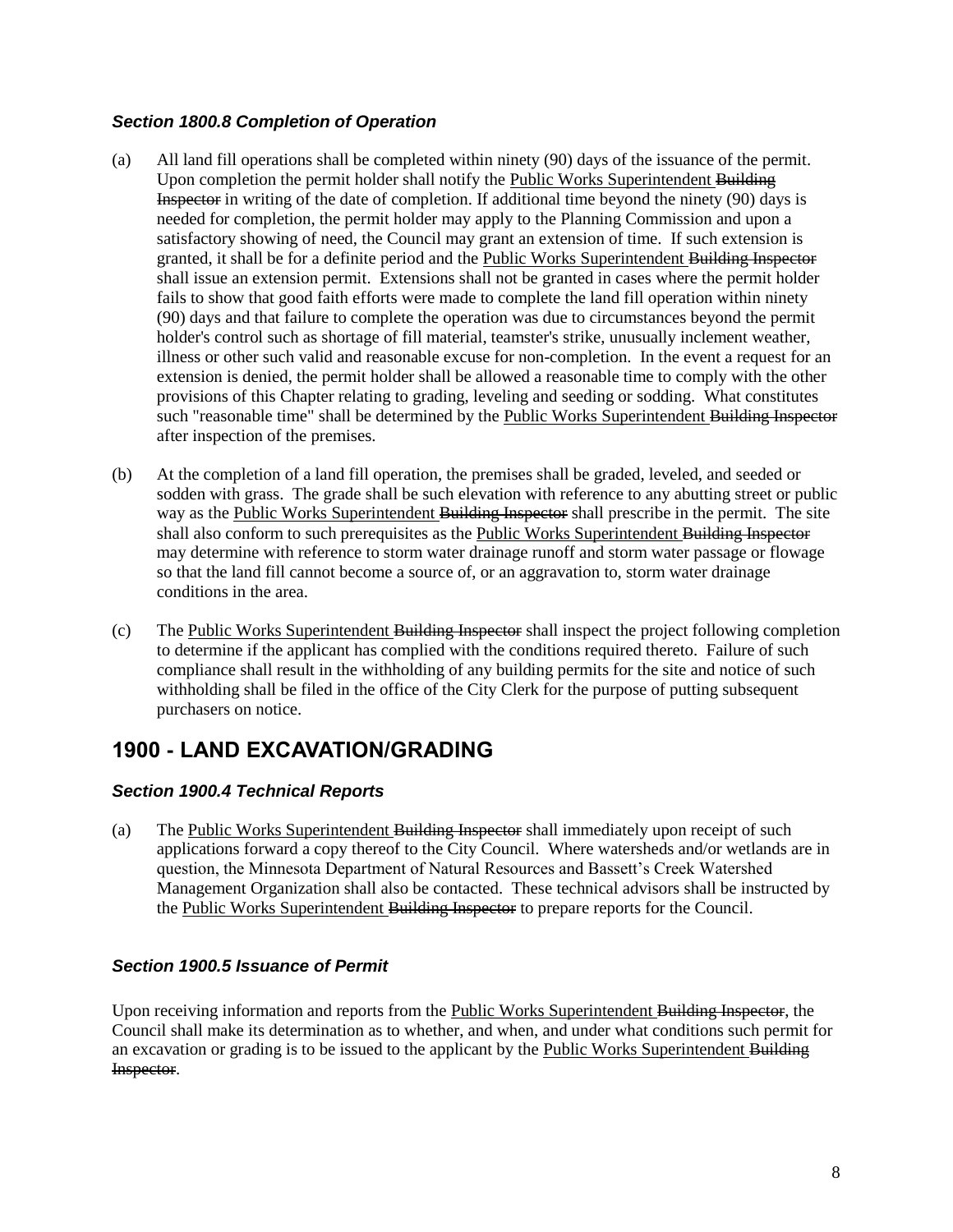#### *Section 1900.7 Security*

The Council may require either the applicant or the Owner or user of the property on which the excavation or grading is occurring to post a security in such form and sum as the Council shall determine, with sufficient surety provided to the City, conditioned to pay to the City the extraordinary cost and expense of repairing, from time to time, and highways, streets or other public ways where such repair work is made necessary by the special burden resulting from hauling and travel in transporting excavated material, the amount of such cost and expense to be determined by the Public Works Superintendent City Building Inspector; and conditioned further to comply with all requirements of this Chapter, and the particular permit, and to pay any expense the City may incur by reason of doing anything required to be done by any applicant to whom a permit is based.

### *Section 1900.9 Completion of Operation*

- (a) All excavation and grading operations shall be completed within ninety (90) days of the issuance of the permit. Upon completion the permit holder shall notify the Public Works Superintendent Building Inspector in writing of the date of completion. if additional time beyond the ninety (90) days is needed for completion, the permit holder may apply to the City and upon a satisfactory showing of need, the Council may grant an extension of time. If such extension is granted, it shall be for a definite period and the Public Works Superintendent Building Inspector shall issue an extension permit. Extensions shall not be granted in cases where the permit holder fails to show that good faith efforts were made to complete the excavation operation within ninety (90) days and that failure to complete the operation was due to circumstances beyond the permit holder's control, such as teamster's strike, unusually inclement weather, illness or other such valid and reasonable excuse for non- completion. In the event request for an extension is denied, the permit holder shall be allowed a reasonable time to comply with the other provisions of this Chapter relating to grading, leveling and seeding or sodding. What constitutes such "reasonable time" shall be determined by the City Public Works Superintendent Building Inspector after inspecting the premises.
- (b) At the completion of an excavation or grading project, the premises shall be graded, leveled, and seeded or sodded with grass. The grade shall be such elevation with reference to any abutting street or public way as the City-Public Works Superintendent Building Inspector shall prescribe in the permit. The site shall also conform to such prerequisites as the Public Works Superintendent City Building Inspector may determine with reference to storm water drainage runoff and storm water passage or flowage so that the excavation cannot become a source of, or an aggravation to, storm water drainage conditions in the area. The Public Works Superintendent City Building Inspector shall inspect the project following completion to determine if the applicant has complied with the conditions imposed as part of the permit.

## **3100 - "R-1" RESIDENTIAL SINGLE FAMILY DISTRICT**

### *Section 3100.3 Accessory Uses*

The following are permitted accessory uses in an "R-1" District:

All permitted accessory uses as allowed in the "R-1" Zoning District except the keeping of animals and buildings and structures related thereto.

(a) Accessory buildings and structures as regulated by Section 1000 of this Chapter.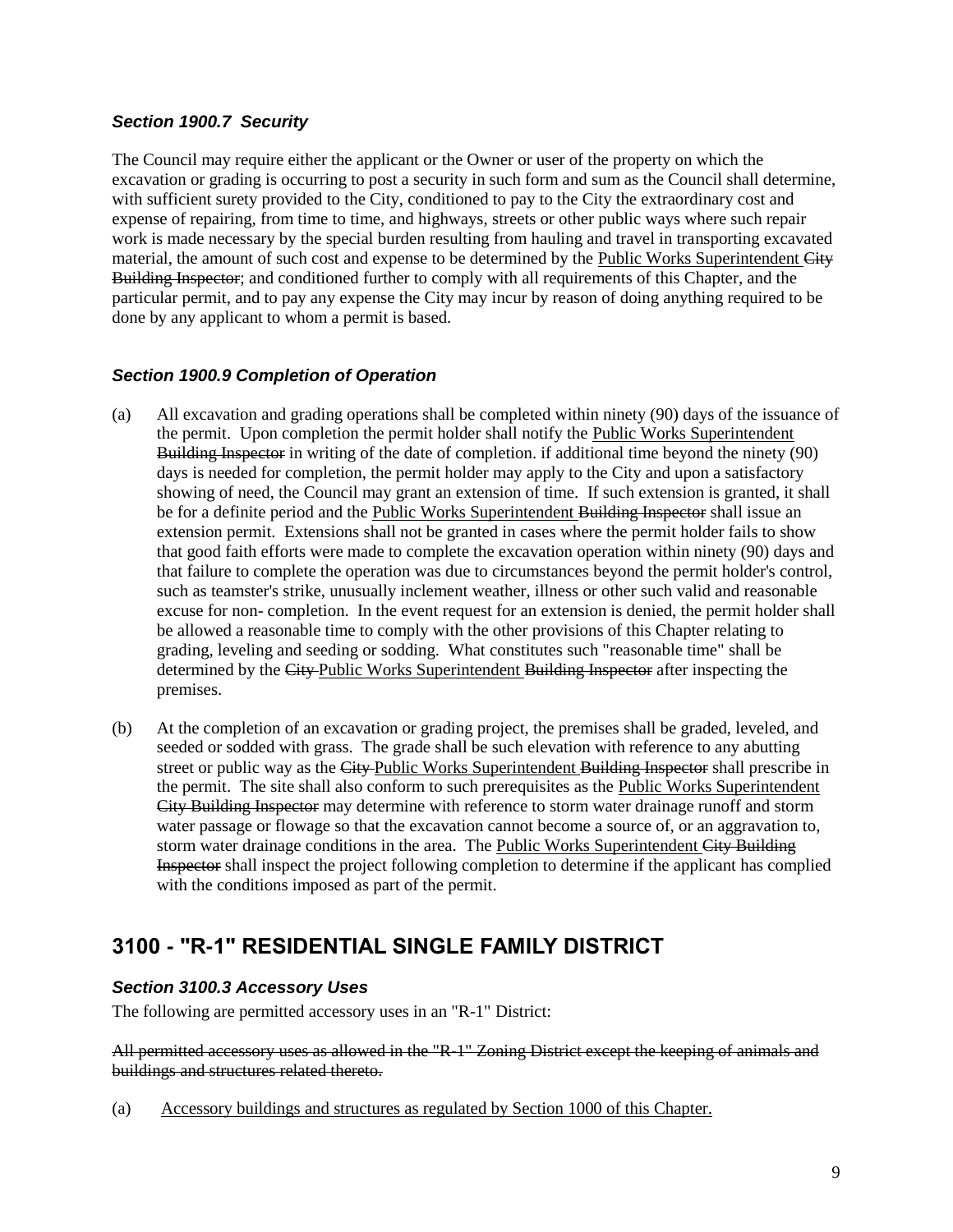- (b) Accessory uses incidental and customary to the uses listed as permitted or conditionally permitted or conditional in this section.
- (c) Home occupations and home offices as regulated by Section 1600 of this Chapter.
- (d) Keeping of animals subject to Section 2300 of this Chapter.
- (e) Off street Parking as regulated by Section 1200 of this Chapter.
- (f) Recreational vehicles and equipment parking and storage as regulated by Section 1200.4 subpart (f).

### *Section 3100.5 Lot Requirements and Setbacks*

(c) Setbacks:

(1) Yard Front yards (Streetside): Fifty  $(50)$  feet minimum. For non-lake shore lots the line of sight shall also apply.

(4) Yard Front (Lakeside) yards: As determined by the line of sight but not less than fifty (50) feet. Fifty (50) feet minimum or the line of sight whichever is greater.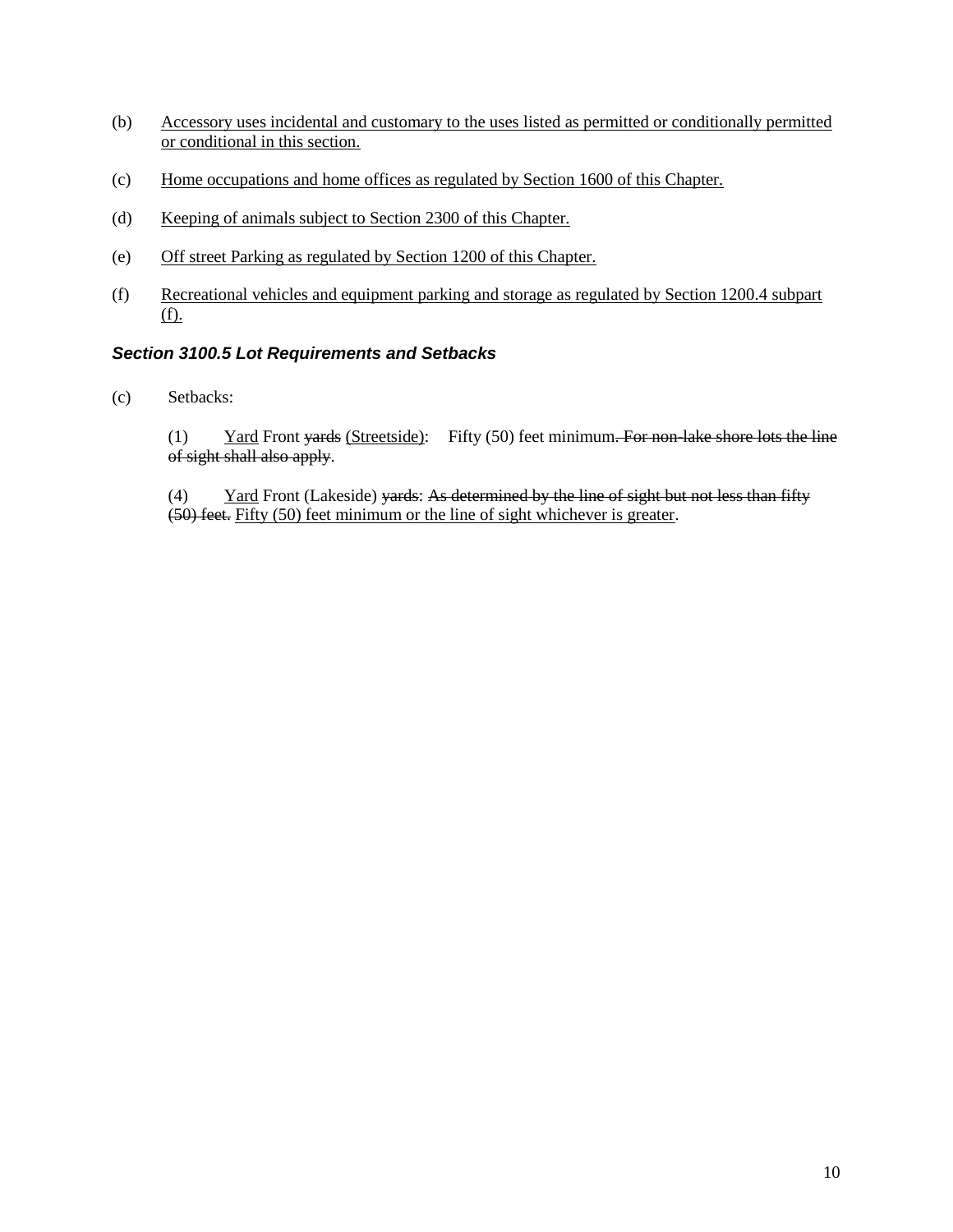### **3200 - "R-2" RESIDENTIAL SINGLE AND TWO FAMILY DISTRICT**

### *Section 3200.5 Lot Requirements and Setbacks*

(c) Setbacks:

(1) Yard Front vards (Streetside): Fifty (50) feet minimum. For non-lake shore lots the line of sight shall also apply.

 $(4)$  Yard Front (Lakeside) vards: Fifty  $(50)$  feet minimum or as determined by the line of sight but not less than fifty (50) feet. Fifty (50) feet minimum or the line of sight whichever is greater.

## **3500 - PLANNED UNIT DEVELOPMENT OVERLAY DISTRICT**

#### *Section 3500.3 Submission Requirements*

- (a)  $(11)$  The Building Inspector Zoning Administrator may excuse an applicant from submitting any specific item of information or document required in this stage, which it finds to be unnecessary to the consideration of the specific proposal for PUD approval.
	- (12) The Building Inspector Zoning Administrator may require the submission of additional information or documentation which it may find necessary or appropriate to full consideration of the proposed PUD or any aspect or stage thereof.
- (b)  $(2)$  Ten  $(10)$  sets of preliminary plans, drawn to a scale of no less than one  $(1)$  inch equals one hundred (100) feet or scale requested by the Building Inspector-Zoning Administrator containing at least the following information:

#### *Section 3500.4 Procedure for Processing*

(b) Application Conference. Prior to filing of an application for a PUD, the applicant of the proposed PUD is encouraged to arrange for and attend a conference with the Building Inspector Zoning Administrator. The primary purpose of the conference shall be to provide the applicant with an opportunity to gather information and obtain guidance as to the general suitability of the proposal for the area for which it is proposed and its conformity to the provisions of this section before incurring substantial expense in the preparation of plans, surveys and other data.

- (c)(2)a. Applicant shall meet with the Building Inspector Zoning Administrator to discuss the proposed developments.
- (d)(3)a. 2. The City Building Inspector Zoning Administrator and/or consulting engineering firm for review of all engineering data and the City/Developer Agreement.
- (d)(3)a.4. The Building Inspector Zoning Administrator or their agent for review of all plans for compliance with the intent, purpose and requirements of this Chapter and conformity with the General Concept Plan and Comprehensive Plan.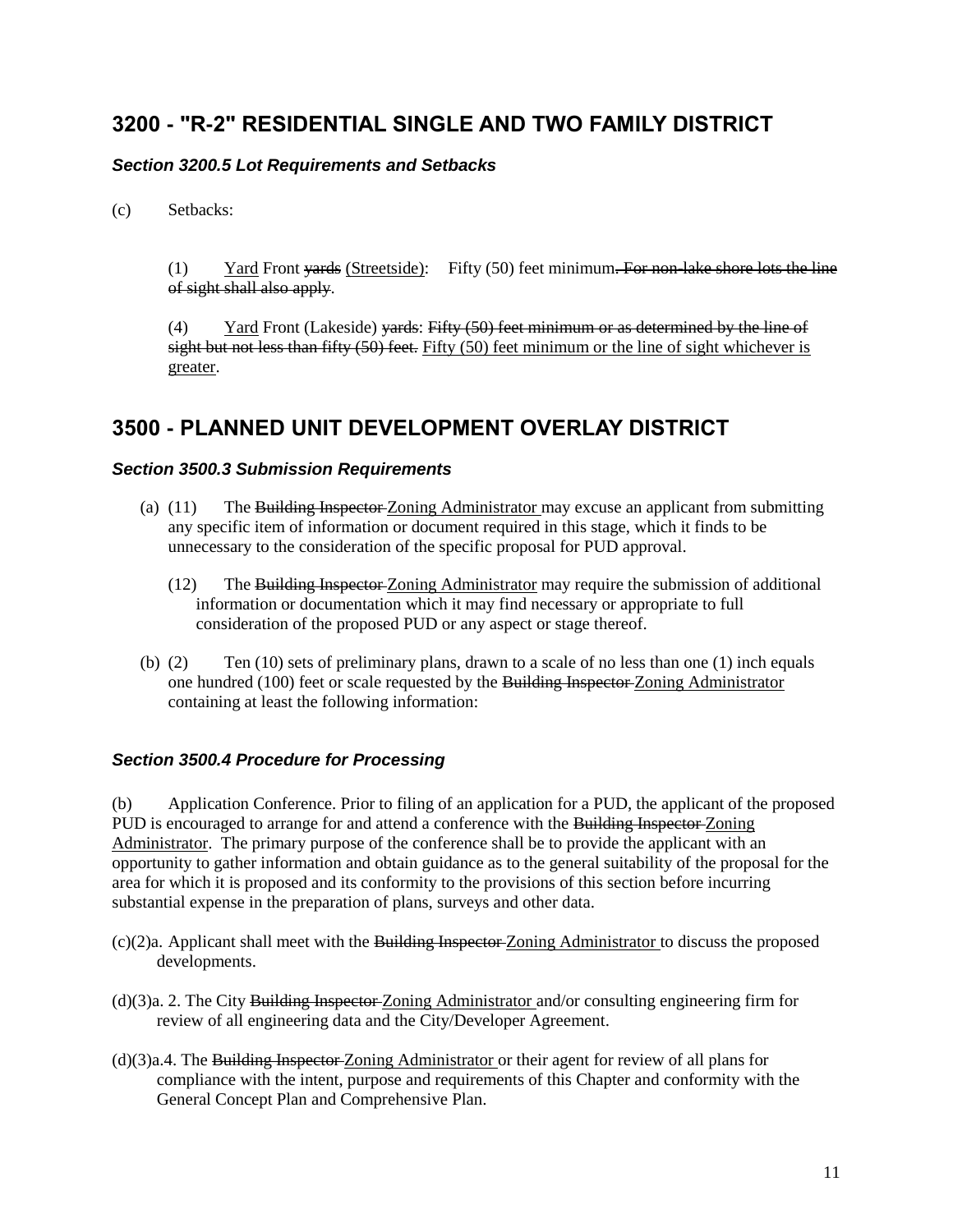- (d)(3)a.6. When appropriate, as determined by the Building Inspector Zoning Administrator to other special review agencies such as the Watershed Districts, Soil Conservation Services or other review agencies and governmental jurisdictions.
- (d)(7) Site Improvements. At any time following the approval of Development Stage Plan by the Council, the applicant may, pursuant to the applicable City Code provisions, apply for, and the City Building Inspector Zoning Administrator may issue, grading permits for the area within the PUD for which Development Stage Plan approval has been given.
- (e)(2)a. Upon approval of the Development Stage Plan, and within the time established in this Chapter, the applicant shall file with the Building Inspector Zoning Administrator a Final Plan consisting of the information and submissions required of this Chapter for the entire PUD or for one or more stages. This plan will be reviewed and approved or denied by City staff.
- (e)(3) Except as otherwise expressly provided herein, upon receiving notice from the Building Inspector Zoning Administrator that the approved Final Plan has been recorded and upon application of the applicant pursuant to the applicable City Code provisions, all appropriate officials of the City may issue building and other permits to the applicant for development construction and other work in the area encompassed by the approved Final Plan provided, however, that no such permit shall be issued unless the appropriate official is first satisfied that the requirements of all codes and City Code provisions in which are applicable to the permit sought, have been satisfied.
- (e)(5)a. Compliance with Overall Plan. Following Final Plan approval of a PUD, or a stage thereof, the Building Inspector Zoning Administrator shall, at least annually until the completion of the development, review all permits issued and construction undertaken and compare actual development with the approved development schedule.
- (e)(5)b. If the Building Inspector Zoning Administrator finds that development is not proceeding in accordance with the approved schedule, or that it fails in any other respect to comply with the PUD plan as finally approved, the City shall: by ordinance revoke the PUD permit, and the land shall thereafter be governed by the regulations applicable in the district in which it is located; or shall take such steps as it deems necessary to compel compliance with the Final Plans as approved; or shall require the landowner or applicant to seek an amendment to the Final Plan.

### **3600 - "S" SHORELAND OVERLAY DISTRICT**

#### *Section 3600.7 Shoreland Alterations*

(c) Excavations on shorelands where the intended purpose is to connect to a public water, such as boat slips, canals, lagoons, and harbors, shall require a permit from the Building Inspector Zoning Administrator prior to commencement of construction. Such permit shall be obtained only after the Commissioner of the Department of Natural Resources has approved the proposed connection to public waters. Approval will be given only if the proposed work is consistent with applicable State regulations for work in beds of public waters.